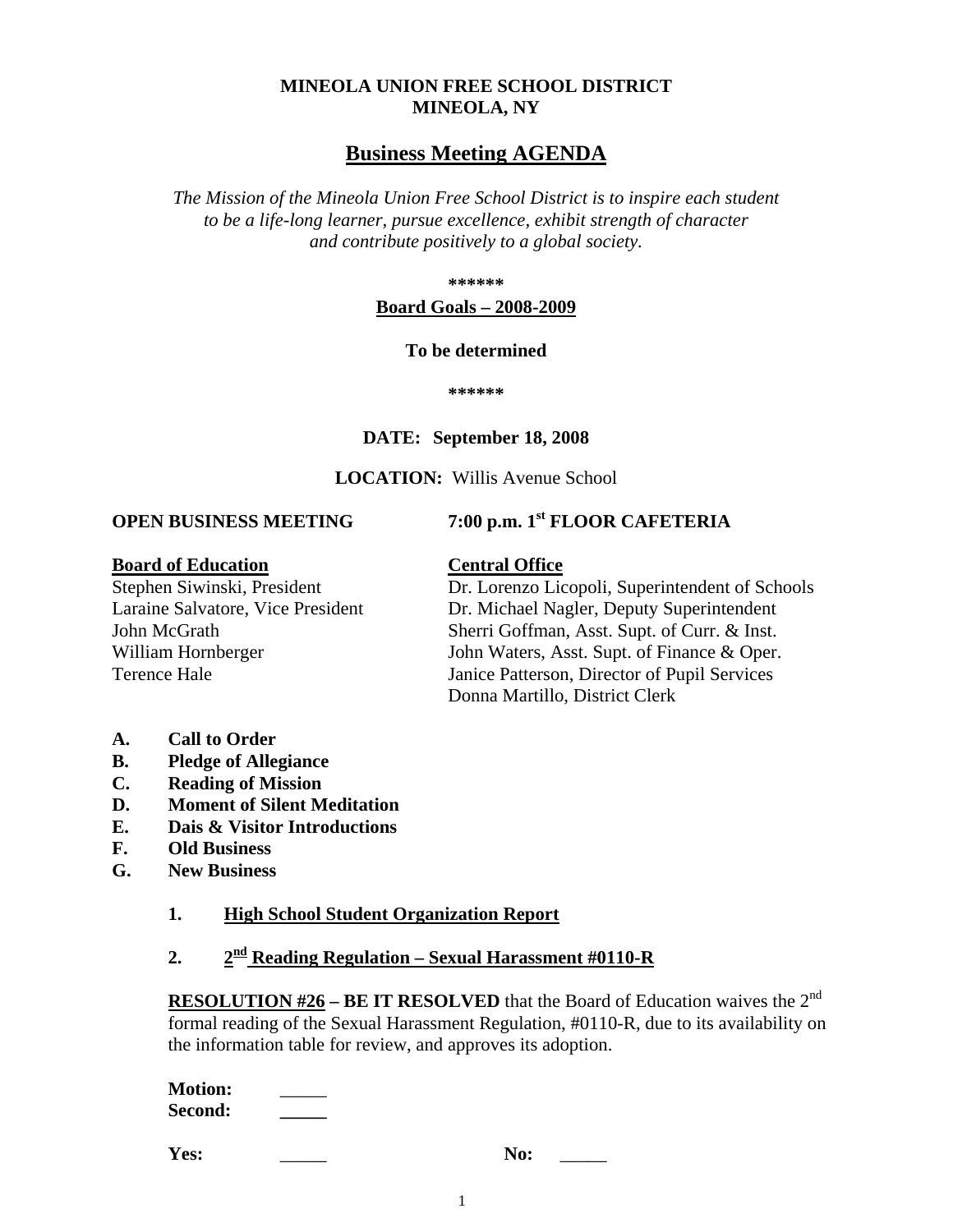| ______ | _____ |
|--------|-------|
| _____  |       |
| ______ | _____ |
|        |       |

**Passed: \_\_\_\_\_**

#### **3. Resignation of Superintendent of Schools**

**RESOLUTION #27 – BE IT RESOLVED** that the Board of Education accepts the resignation of the Superintendent of Schools, Dr. Lorenzo Licopoli, for the purpose of retirement effective June 30, 2009.

| <b>Motion:</b> |     |  |
|----------------|-----|--|
| Second:        |     |  |
| Yes:           | No: |  |
|                |     |  |
|                |     |  |
|                |     |  |
|                |     |  |
| Passed:        |     |  |

# **4. Take from the Table – Resolution #23 – Board Goals**

**RESOLUTION #28 – BE IT RESOLVED** that the Board of Education Take from the Table Resolution #23, Board Goals.

| <b>Motion:</b><br>Second: |     |  |
|---------------------------|-----|--|
| Yes:                      | No: |  |
|                           |     |  |
|                           |     |  |
|                           |     |  |
|                           |     |  |

**Passed: \_\_\_\_\_**

**RESOLUTION #23 – BE IT RESOLVED** that the Board of Education approves the 2008-2009 Board Goals as set forth more fully in Attachment "A":

- Educational Expectations and Improvement
- School Quality
- Operations
- **Fiscal Management/Stability**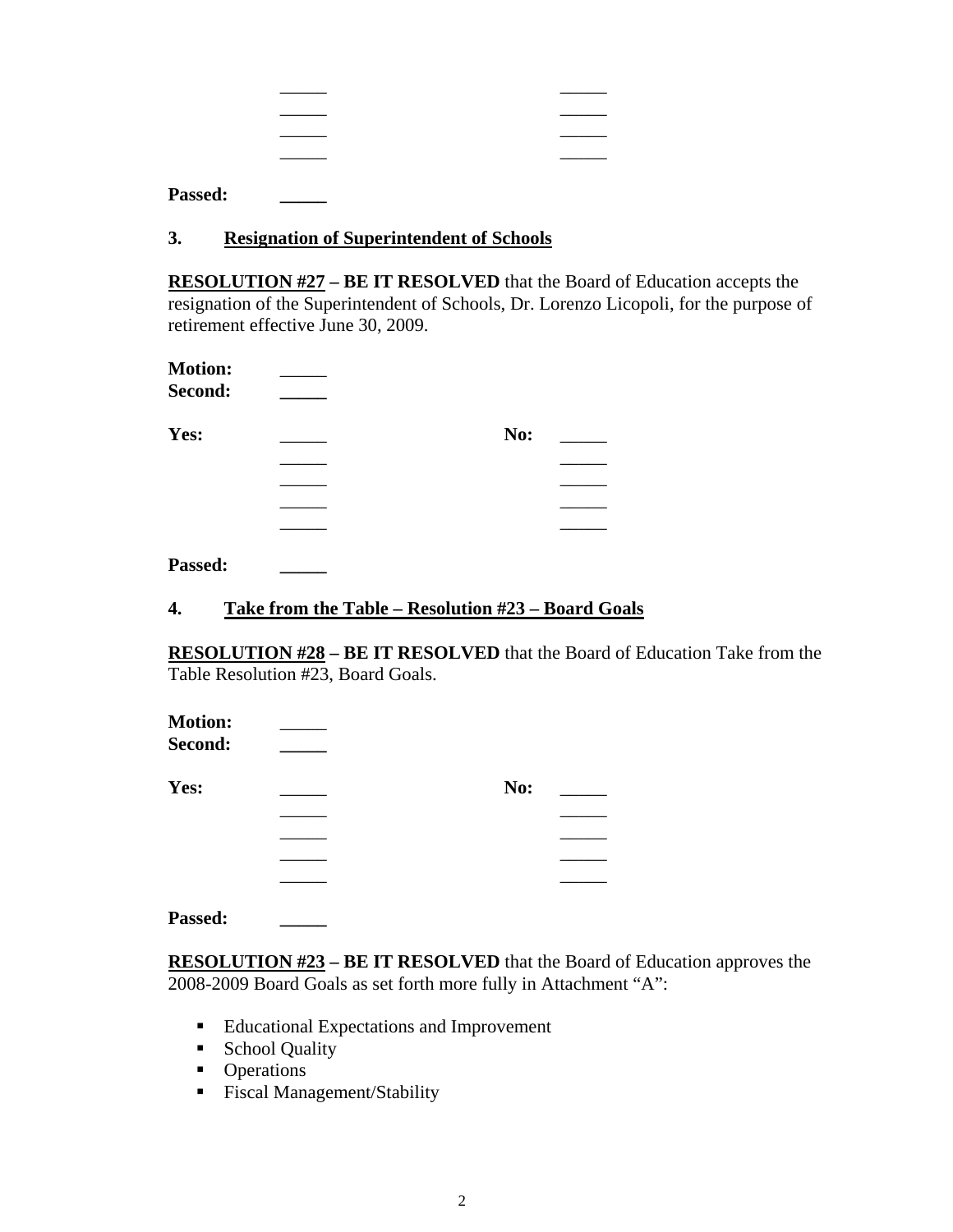| <b>Motion:</b><br>Second: |     |  |
|---------------------------|-----|--|
| Yes:                      | No: |  |
|                           |     |  |
|                           |     |  |
|                           |     |  |
|                           |     |  |
| Passed:                   |     |  |

#### **H. Consensus Agenda**

#### **1. Accepting of Minutes**

a. That the Board of Education accepts the minutes of the August 6, 2008 (Workshop); August 14, 2008, along with attachment "B" (Business) meetings as presented.

# **2. Instruction**

- a. Resignations/Leave of Absence
	- 1. None

# b. Appointments

- 1. That the Board of Education approves the appointment of Courtney Zaleski, to the position of Elementary Teacher, effective September 9, 2008; probationary period, September 9, 2008 to September 8, 2011; salary, BA, Step 1, \$54,259.00 pro-rated.
- 2. That the Board of Education approves the addition of Daniela Loverde to the Per Diem Substitute Teacher list for Social Studies 7-12, at a rate of \$90.00 per day.
- 3. That the Board of Education approves the appointment of Michael Aguilo as Boys 7<sup>th</sup> Grade Soccer Coach for the Fall Interscholastic season for the 2008-2009 school year, replacing Matt Moscola, due to his resignation, at a stipend of , Step 1, \$3,637.00.

# **2.1. Instruction: Committee on Special Education Actions**

a. That the Board of Education approves the CSE/CPSE/SCSE recommendations for programs and services for students with IEPs for the time period from July 1, 2008 to August 31, 2008 as set forth in Confidential Attachment "C".

# **2.2. Instruction: Contracted Instructional Services**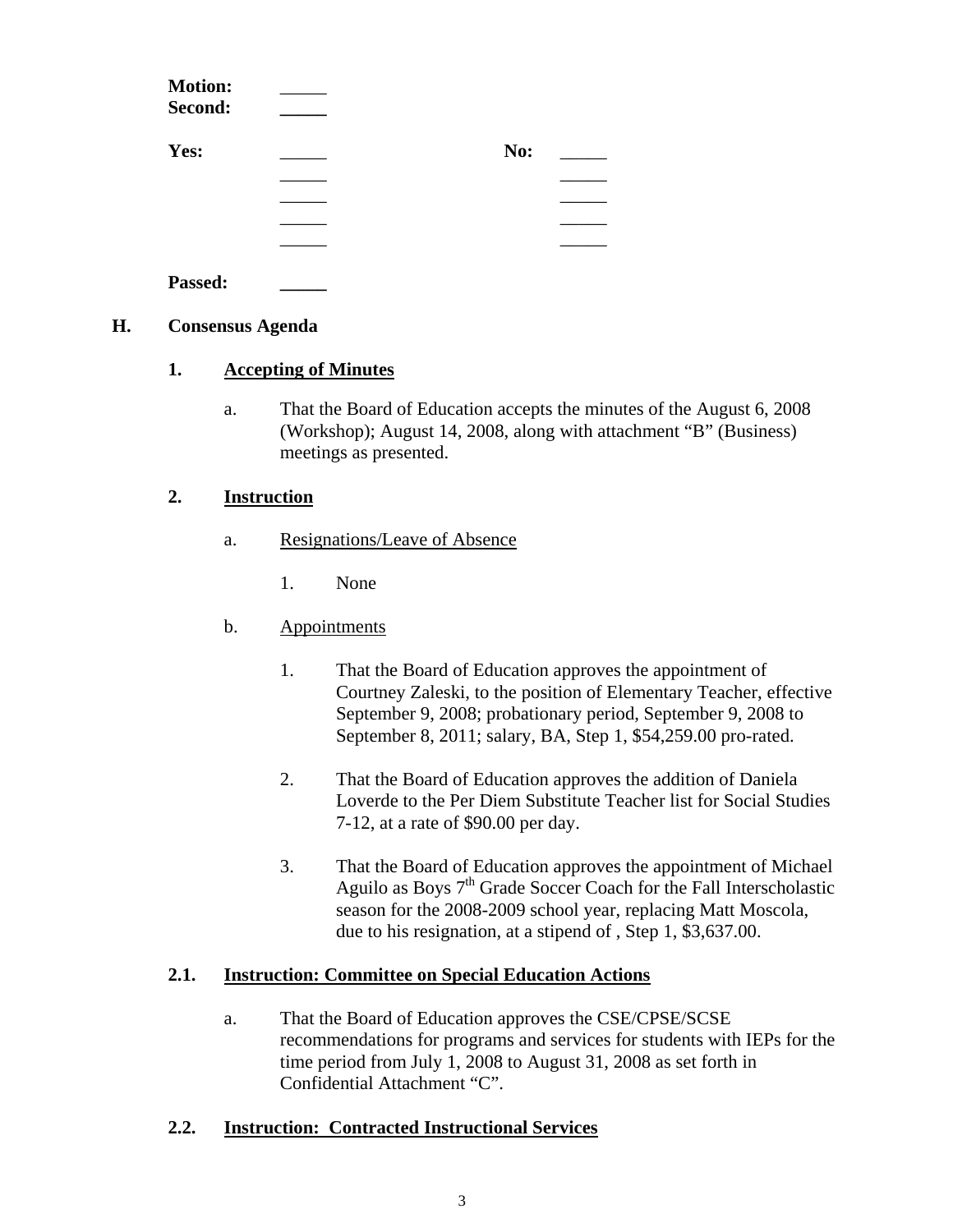a. That the Board of Education approves an agreement between the Mineola Union Free School District and the Syosset Central School District for a student parentally placed in a private school outside of the Mineola School District to receive special education services from Syosset Central School District where the private school is located, for the 2007-2008 school year. Cost to the Mineola School District derived from Education Law Section 3602-c, and related provisions of the Education Law and Regulations of the Commissioner of Education; and that these statutes and regulations may define the maximum costs that may be charged hereunder.

# **2.3. Instruction: Student Actions**

# **2.4. Instruction: Other**

a. That the Board of Education approves the draft of the Special Education District Plan for the 2008-2009 school year as set forth in Attachment "D".

# **3. Civil Service**

- a. Resignations/Leave of Absence
	- 1. That the Board of Education accepts the resignation of Nancy Paldino, part time Teacher Aide, effective August 31, 2008.
	- 2. That the Board of Education approves the medical leave of absence for Richard Haenel, Maintainer, effective August 19, 2008 through October 19, 2008 due to surgery. The doctor will make the determination as to the exact date of return.

# b. Appointments

- 1. That the Board of Education approves the appointment of Patricia Licari to the position of part time Bus Aide for Transportation, effective September 18, 2008; salary, Step 1, \$10.75 per hour.
- 2. That the Board of Education approves the appointment of the Lisa Wasnofski, Registered Nurse, to be added to the School Nurse Substitute List, effective September 1, 2008, at a daily rate of \$90.00 per day.
- c. Salary Adjustment
	- 1. That the Board of Education approves the transfer and salary adjustment of Michael Kino, Jr., Cleaner, transferring to Hampton Street School. Michael currently receives a 6% night Differential in addition to his salary, for a total of \$43,797.00. His salary will be reduced to \$41,318.00 when he transfers since he will not be working evenings, effective September 16, 2008.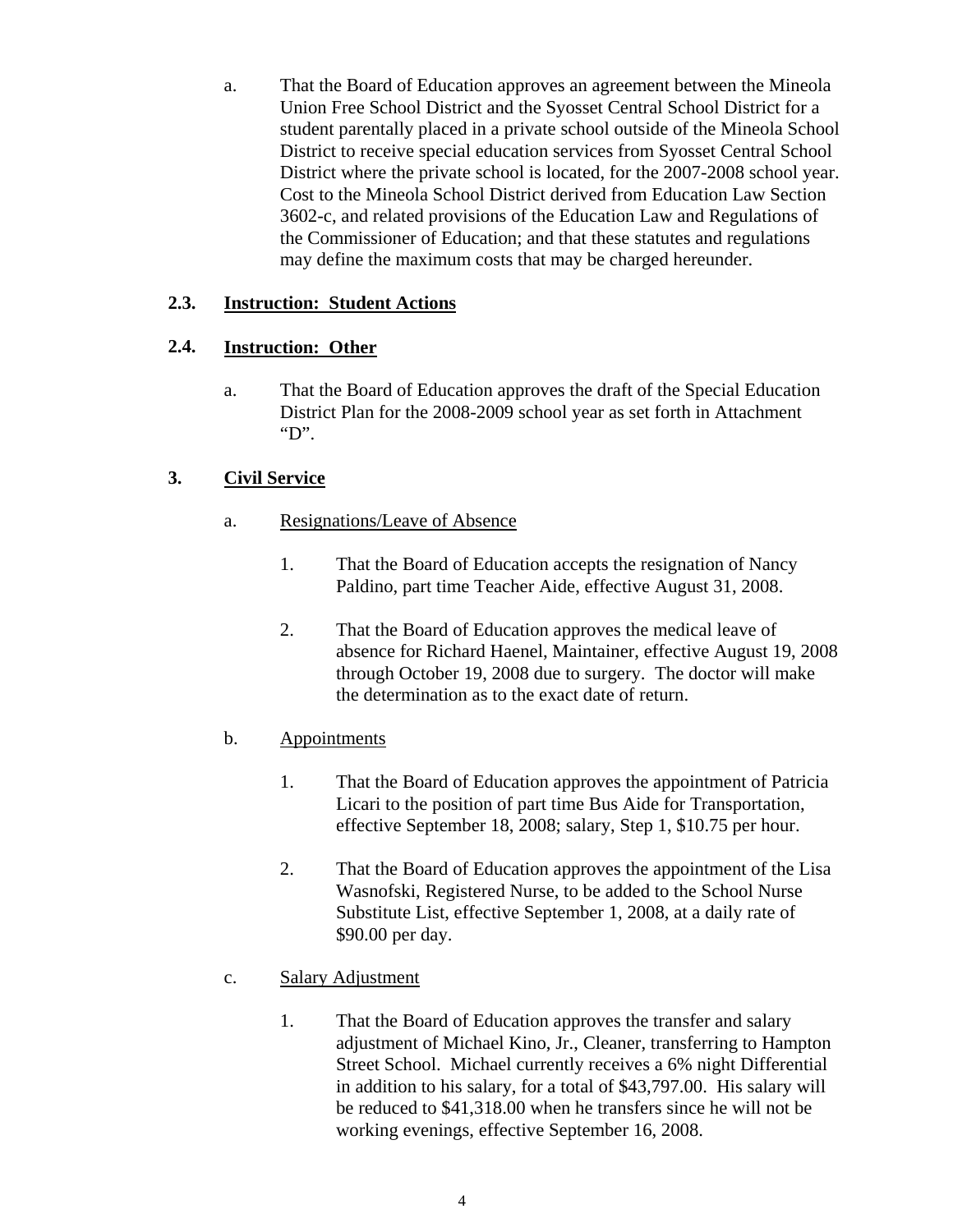2. That the Board of Education approves an increase in hourly salary for Substitute Cleaners, effective September 1, 2008 to be increased from \$10.08 per hour to \$12.25 per hour.

# **4. Business/Finance**

- a. Treasurer's Report
	- 1. That the Board of Education accepts the Treasurer's Report for the period ending July 31, 2008 and directed that it be placed on file.
- b. Approval of Invoices and Payroll
	- 1. That the Board of Education approves the Invoices and Payroll for the period ending August 31, 2008.

| Warrant #3                              | 488,266.43          |
|-----------------------------------------|---------------------|
| 3 <sup>rd</sup> Final Payable 2007/2008 | \$<br>77,291.07     |
| Warrant #4                              | \$<br>880,641.91    |
| 4 <sup>th</sup> Final Payable 2007/2008 | \$<br>56,288.21     |
| <b>Credits to Expense</b>               | \$<br>73,218.35 Cr. |
| <b>TOTAL EXPENSES</b>                   | \$1,429,269.27      |
|                                         |                     |
| PAYROLL #3 & #4                         |                     |
| General                                 | \$1,997,025.75      |
| Fund F                                  | 172,939.22          |
| <b>TOTAL PAYROLL</b>                    | \$2,169,964.97      |

# **4.1. Business/Finance: Contract Approvals**

- a. That the Board of Education approves the award of extension of bid, initially opened June 4, 2004, for School Food Service Management services to Aramark for the 2008-2009 school year at an increase based on the Consumer Price Index (CPI) of 4% as stated May 2008.
- b. That the Board of Education approves the 2008-2009 Preliminary AS-7 Contract with Nassau BOCES in the initial estimated expense of \$3,162,036.34 in providing services throughout the school year.

# **4.2. Business/Finance: Bids**

# **4.3. Business/Finance: Change Order**

- a. That the Board of Education approves Change Order GC-01 with Rockmore Contracting Corp. for an increase to their contract of \$29,948.00.
- **5. Other**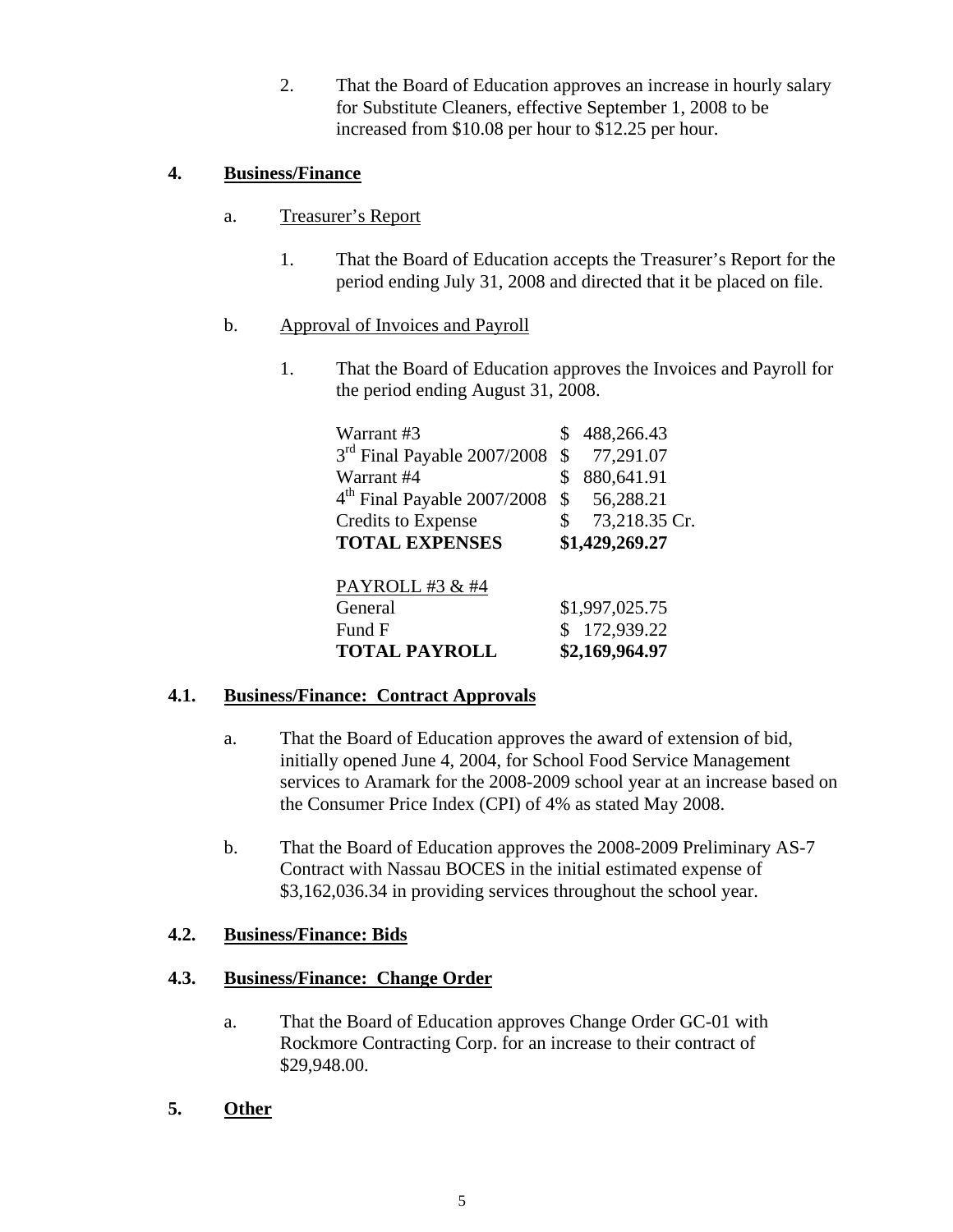**RESOLUTION #29 – BE IT RESOLVED THAT** the Board of Education approves Consensus Agenda items H.1. through H.4.3.a. as presented.

| <b>Motion:</b> |     |  |
|----------------|-----|--|
| Second:        |     |  |
| Yes:           | No: |  |
|                |     |  |
|                |     |  |
|                |     |  |
|                |     |  |
| Passed:        |     |  |

#### **I. Public Comments**

#### **J. Board of Education Reports**

- Comments from Board President
- Board Committee Report
- Superintendent of Schools' Reports & Comments
	- o Superintendent Comments
	- o Capital Updates
- Table Reports
	- o Finance and Operations Report
		- Monthly Financial Report
		- Building & Grounds Report
			- Building Usage
			- **Vandalism**
			- Work order status
		- Transportation Report
- Special Reports

\*Public Questions - Board Committee Reports; Student Organization Report; Superintendent's Report; Table Reports (All Finance & Operation Functions); and Special Report

# **K. Executive Session** Time: \_\_\_\_\_ p.m.

| <b>Motion:</b><br>Second: |     |  |
|---------------------------|-----|--|
| Yes:                      | No: |  |
|                           |     |  |
|                           |     |  |
|                           |     |  |
|                           |     |  |
| Passed:                   |     |  |
| <b>Returned:</b>          |     |  |